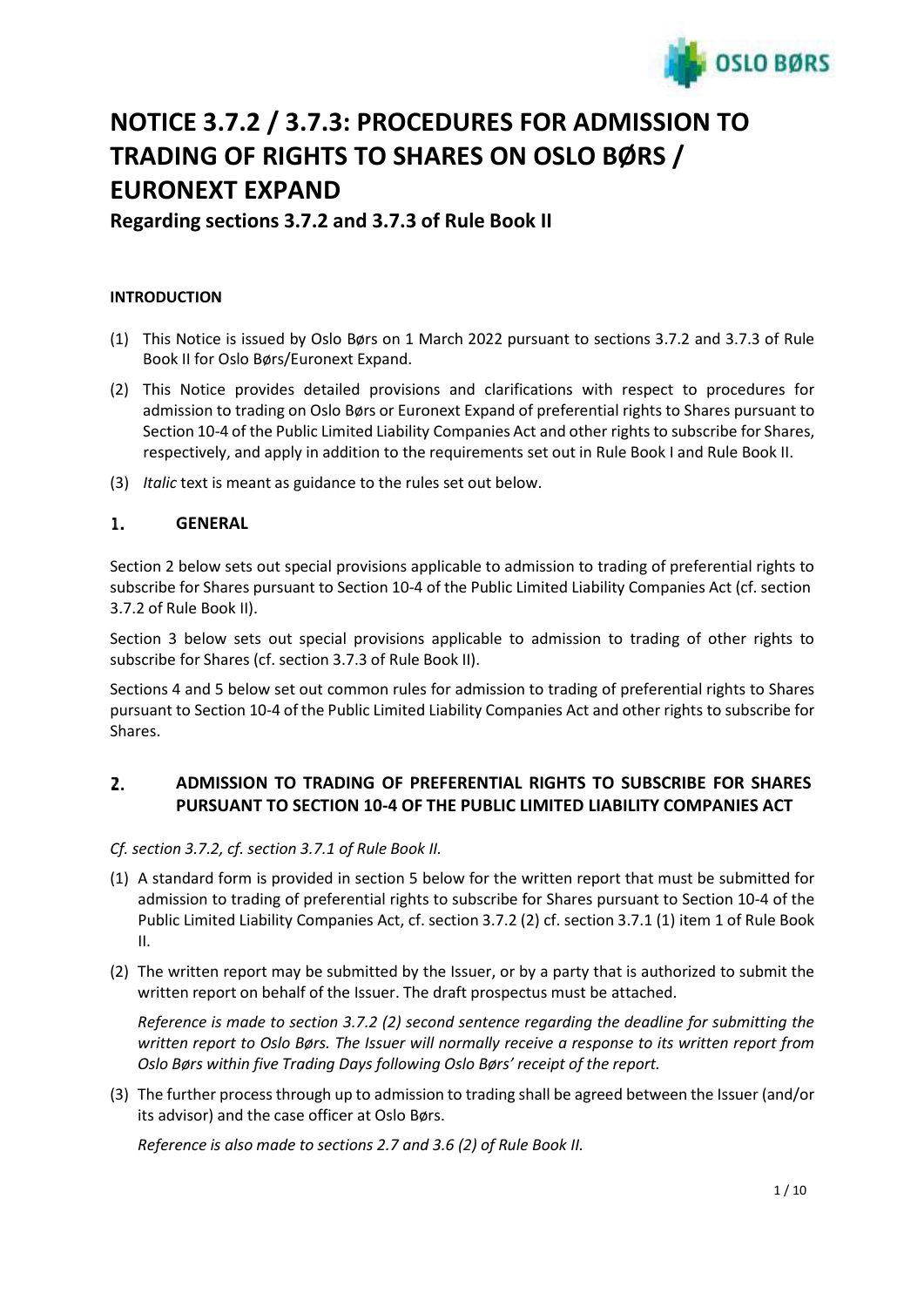

#### 3. **ADMISSION TO TRADING OF OTHER RIGHTS TO SUBSCRIBE FOR SHARES**

## *Cf. section 3.7.3, cf. section 3.7.1 of Rule Book II.*

- (1) A standard form is provided in section 5 below for the written report that must be submitted for admission to trading of other rights to subscribe for Shares, cf. section 3.7.3 (2) cf. section 3.7.1 (1) item 2 of Rule Book II, which are as follows:
	- 1. For Norwegian Issuers, any rights to subscribe for Shares other than preferential rights to subscribe for Shares pursuant to Section 10-4 of the Public Limited Liability Companies Act.
	- 2. For foreign Issuers, any rights to subscribe for Shares.
- (2) The application as referred to in section 3.7.3 (2) of Rule Book II shall include a short description of the rights for which admission to trading is sought. In evaluation the application, Oslo Børs will attach importance to whether the subscription rights are suitable for admission to trading.

The description of the rights in question must include the following information:

- 1. The type of rights in question.
- 2. Information on whether the rights for which admission to trading is sought can be assumed to be transferable securities pursuant to Section 2-4 (1), cf. Section 2-2 of the Securities Trading Act, cf. Section 12-1 of the Securities Trading Regulations.
- 3. An evaluation of whether the rights are of public interest and can be expected to be subject to regular trading.
- 4. An explanation of how sufficient information about the rights will be made available so that the investor market is able to price the rights correctly. The existence of a satisfactory process of price determination is deemed to be a precondition for regular trading, and it is of crucial importance that the investor market is able to determine a correct price for the rights.
- (3) The application and written report may be submitted by the Issuer, or by a party that is authorized to submit the application and written report on behalf of the Issuer. The draft prospectus must be attached.

*Reference is made to section 3.7.3 (2) first sentence of Rule Book II regarding the deadline for submitting the application and written report to Oslo Børs. The Issuer will normally receive a response to its application and written report from Oslo Børs within five Trading Days following Oslo Børs' receipt of the report.*

*Reference is made to the alternative deadline for submitting the application and written report set* out in section 3.7.3 (2) second sentence of Rule Book II. In this case, the Issuer will normally receive *a response to its application and written report from Oslo Børs within three Trading Days following Oslo Børs' receipt of the report.*

(4) The further processthrough up to admission to trading shall be agreed between the Issuer (and/or its advisor) and the case officer at Oslo Børs.

*Reference is also made to sections 2.7 and 3.6 (2) of Rule Book II.*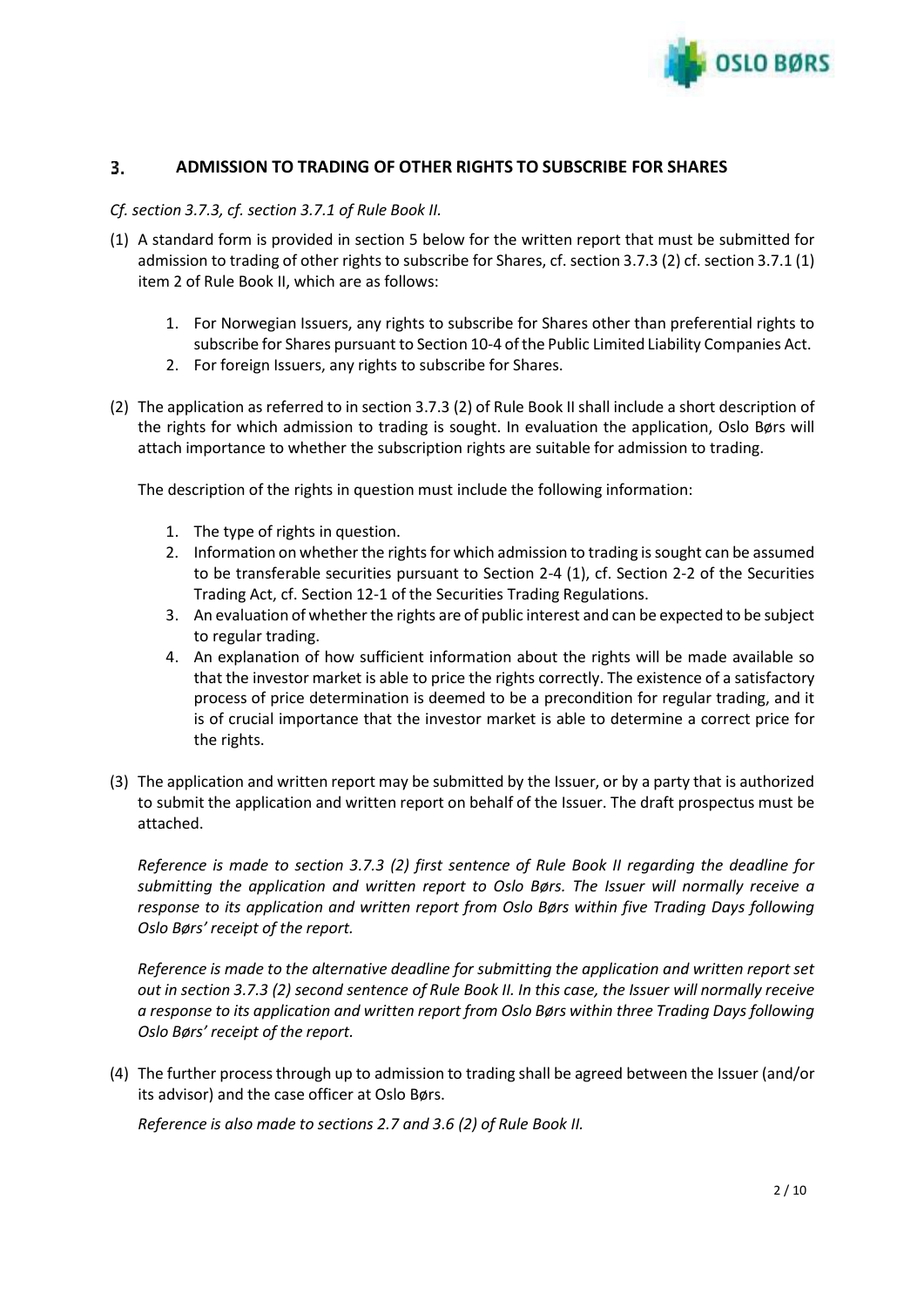

#### 4. **COMMON RULES**

## **4.1 REGISTRATION OF RIGHTS TO SHARES IN A CENTRAL SECURITIES DEPOSITORY**

Subscription rights to Shares shall be registered with a duly licensed central securities depository whereby adequate procedures for settlement related to trading on Oslo Børs or Euronext Expand are established, as mentioned in Rule 6201 (iii) of Rule Book I.

*Technically, this currently means that such Shares must be registered with the VPS (the Norwegian Central Securities Depository) since VPO (the Norwegian system for settlement of securities) is linked to VPS.*

*Reference is also made to section 3.7.1 (2) of Rule Book II.*

# **4.2 TIMING OF ADMISSION TO TRADING AND PUBLIC DISCLOSURE OF INFORMATION CONCERNING THE RIGHTS**

- (1) Preferential rights to subscribe for Shares as mentioned in section 3.7.2 of Rule Book II, may not be admitted to trading until the general meeting, or if applicable the board of directors when duly authorized, has passed a resolution to increase the Share capital, and the subscription rights have been registered with the central securities depository.
- (2) Subscription rights as mentioned in section 3.7.3 of Rule Book II, may not be admitted to trading until the rights, and if applicable the Shares or bonds to which the rights relate, have been registered with the Register of Business Enterprises where this is required, and with the central securities depository.
- (3) No later than 08:00 hours on the first day of admission to trading of the rights, the Issuer must publicly disclose information about the rights. The announcement must include information about the following:
	- 1. Any restrictions in respect of who may be allotted or is permitted to acquire the rights and similarly to exercise the rights.
	- 2. Whether the rights are expected to have commercial value, and the consequences if a holder of rights does not exercise the rights.
	- 3. If the rights relate to an issue or other transaction that is underwritten, the announcement must include information about the underwriting guarantee. If the underwriting guarantee includes any right for the underwriters to refrain from subscribing for Shares, the terms and conditions for this must be explained and the consequences stated.

If the matters mentioned above are described in more detail in the prospectus, reference must be made in the announcement to the relevant section(s) in the prospectus.

The period forwhich subscription rights can be traded must be closing four Trading Days before the expiry of the subscription period.*To enable sufficient time flexibility to manage any potential position settlement fail at CCP level, trading of such subscription rights will stop 4 business days prior to the end of the subscription period. This is a requirement by the three interoperable CCPs who perform clearing at Oslo Børs.*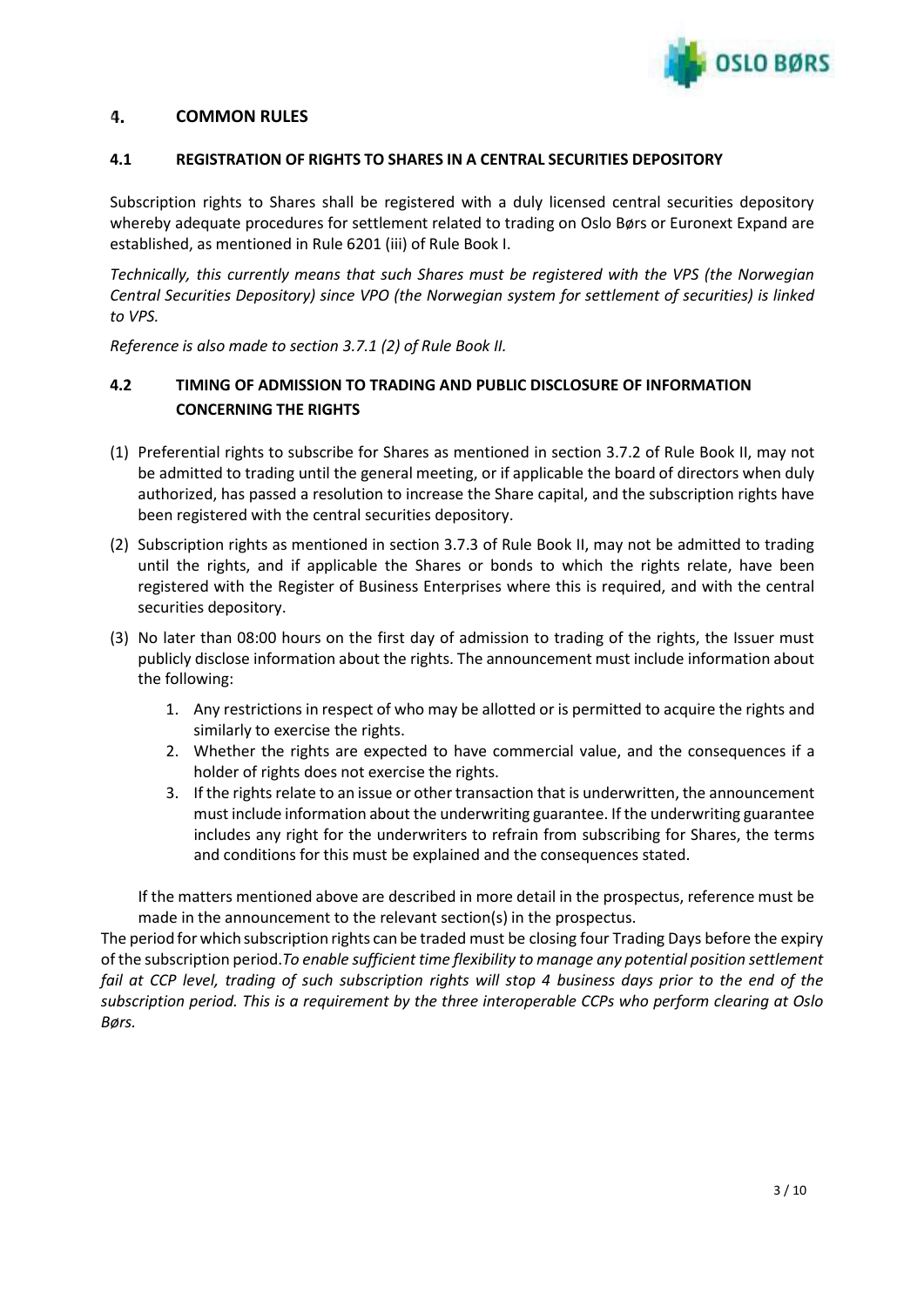

## **4.3 PROSPECTUS**

- (1) Section 4.6 of Rule Book II applies similarly for a prospectus prepared in connection with the admission to trading of subscription rights.
- (2) Oslo Børs must have received confirmation from the Issuer no later than **13:00 hours** on the Trading Day before the first day of admission to trading that the prospectus has been, or will be, published in accordance with section 4.6 of Rule Book II. The same deadline shall apply for the publication of documents that meet the requirements for exemption from the duty to prepare a prospectus ("equivalent document").
- (3) The approved prospectus in its final form must be sent to the case officer at Oslo Børs immediately after it is approved.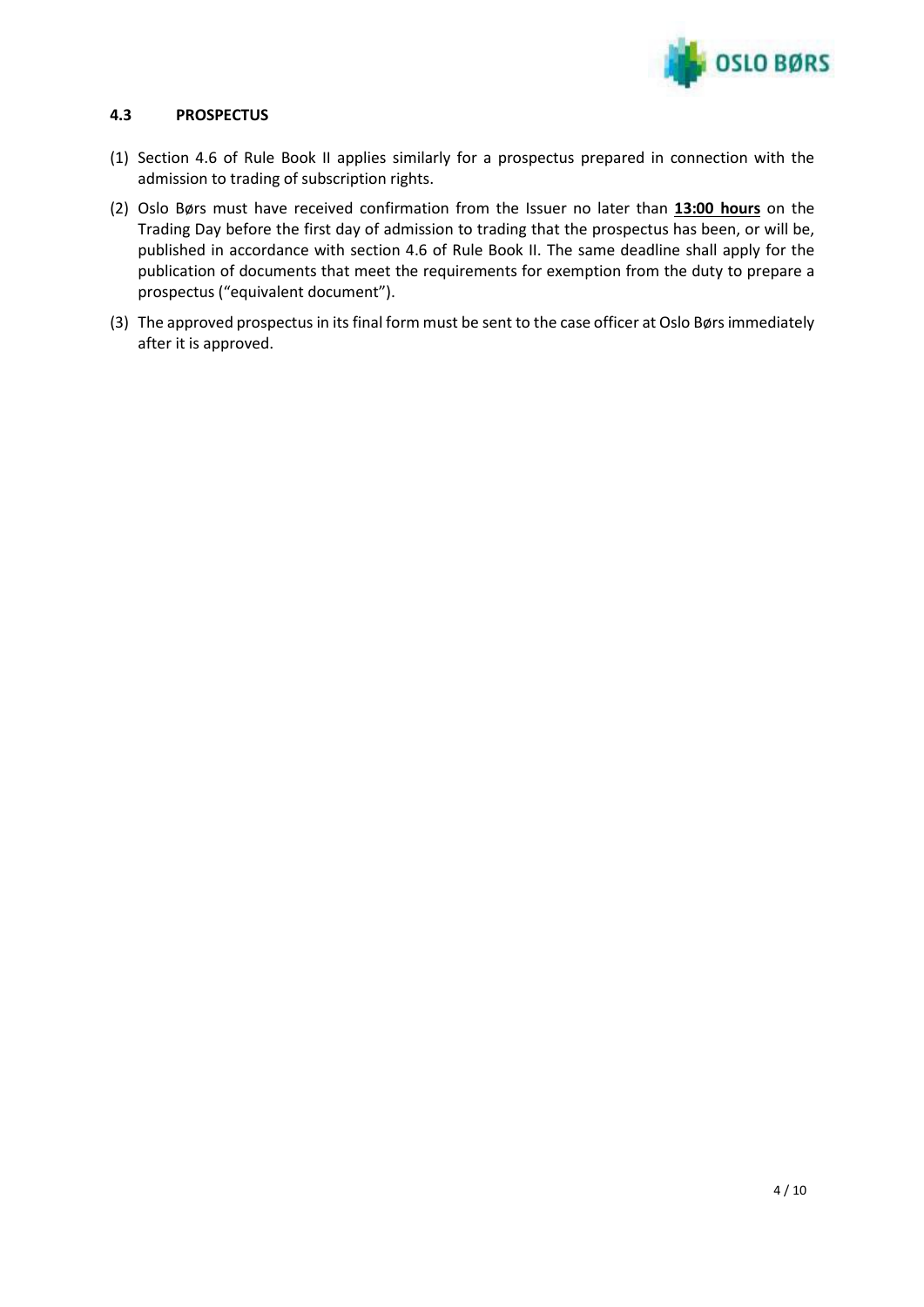

#### 5. **STANDARD FORM FOR WRITTEN REPORT**

*The sections of the form below provide guidance on information that must be provided by the Issuer.*

*As a further guidance, Oslo Børs has sought to include cross references to relevant provisions of the continuing obligations and admission to trading rules that may be relevant to the process involved in* the admission to trading of rights to Shares. Oslo Børs wishes to emphasize that the parties involved in *admitting rightsto Sharesto trading should in any case consult the full text of the continuingobligations and the admission to trading rules.*

*If any of the information required to complete the form is not available at the time the written report is submitted, this must be explained together with information on when the final information will be submitted. Oslo Børs will not be able to make a decision on the admission of rights to trading until all the information required by the form is provided in full.*

*Oslo Børs will be responsible for deciding the ticker code for the rights. Oslo Børs will notify the ticker code in its reply to the application and/or written report.*

| $\mathbf{1}$ | <b>Issuer information</b>                                                                                                                                                                                                                                                                      | (To be completed by the Issuer) |
|--------------|------------------------------------------------------------------------------------------------------------------------------------------------------------------------------------------------------------------------------------------------------------------------------------------------|---------------------------------|
| 1.           | Issuer/company name                                                                                                                                                                                                                                                                            |                                 |
|              | Contact details for the Issuer/advisor (contact person, e-mail<br>address and telephone number)                                                                                                                                                                                                |                                 |
| 1.3          | Contact details for the operator of the Issuer's securities<br>account (contact person, e-mail address and telephone<br>number)                                                                                                                                                                |                                 |
| 1.4          | Is the information provided in this form publicly available?<br>(Yes/No)                                                                                                                                                                                                                       |                                 |
| 1.5          | Are the rights to be admitted to trading on a marketplace<br>other than Oslo Børs/Euronext Expand? (Yes/No)                                                                                                                                                                                    |                                 |
|              | If the rights are to be admitted to trading on a marketplace<br>other than Oslo Børs/Euronext Expand, information must be<br>provided as stipulated in the separate section "Admission to<br>trading on marketplaces other than Oslo Børs/Euronext<br>Expand".                                 |                                 |
| 1.6          | <b>Prospectus authority</b>                                                                                                                                                                                                                                                                    |                                 |
|              | State which prospectus authority (Finanstilsynet or other<br>relevant prospectus authority) that has approved/will approve<br>the prospectus.                                                                                                                                                  |                                 |
|              | If the rights in question are exempt from the duty to prepare a<br>prospectus for admission to trading, state the legal basis for the<br>exemption and explain why it applies together with a<br>confirmation that the exemption has been clarified with the<br>relevant prospectus authority. |                                 |
| 1.7          | State the corporate body has approved the issue of the rights<br>and their admission to trading                                                                                                                                                                                                |                                 |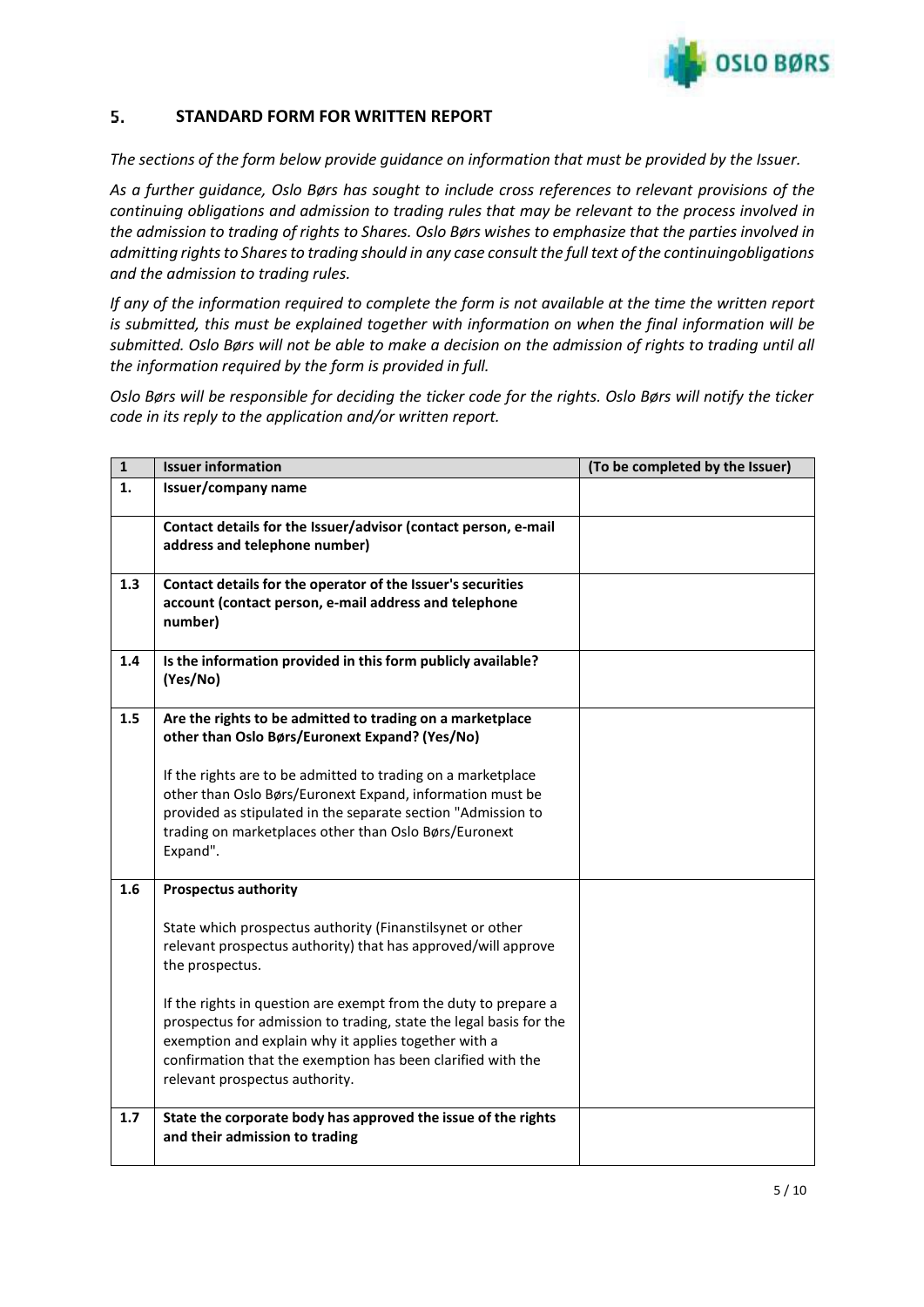

| Corporate body refers to the board of directors, general |
|----------------------------------------------------------|
| meeting or other corporate body.                         |

| 2 <sup>1</sup> | <b>Timetable</b>                                                                                                                  | (To be completed by the Issuer) |
|----------------|-----------------------------------------------------------------------------------------------------------------------------------|---------------------------------|
| 2.1            | Date of the decision by the relevant corporate body to issue                                                                      |                                 |
|                | the rights                                                                                                                        |                                 |
|                |                                                                                                                                   |                                 |
|                | Section 4.3.4 (1) item 3 and 5 and (2) of Rule Book II                                                                            |                                 |
|                |                                                                                                                                   |                                 |
| 2.2            | Date of approval of the prospectus                                                                                                |                                 |
|                |                                                                                                                                   |                                 |
|                | If the prospectus was approved before the decision was taken<br>to apply for the rights to be admitted to trading, state the date |                                 |
|                | of approval of the prospectus and the date of the                                                                                 |                                 |
|                | announcement publicly disclosing this approval.                                                                                   |                                 |
|                |                                                                                                                                   |                                 |
| 2.3            | Last day on which the Share will be traded including the rights                                                                   |                                 |
|                | in question                                                                                                                       |                                 |
|                |                                                                                                                                   |                                 |
|                | This will normally be the Trading Day before the "ex-date", see                                                                   |                                 |
|                | section 2.4 below.                                                                                                                |                                 |
|                |                                                                                                                                   |                                 |
| 2.4            | First day on which the Share will be traded excluding the rights<br>in question (the "ex date")                                   |                                 |
|                |                                                                                                                                   |                                 |
|                | The first day on which the Share will be traded excluding the                                                                     |                                 |
|                | right to participate in the corporate action in question. For                                                                     |                                 |
|                | example: if an investor purchases Shares in the Issuer on the                                                                     |                                 |
|                | "ex-date", the investor will not receive the rights in question.                                                                  |                                 |
|                |                                                                                                                                   |                                 |
|                | Section 4.3.5.2 (1) of Rule Book II                                                                                               |                                 |
| 2.5            | The record date                                                                                                                   |                                 |
|                |                                                                                                                                   |                                 |
|                | The record date is the ex-date minus one Trading Day plus the                                                                     |                                 |
|                | normal settlement period. The record date is the day on which                                                                     |                                 |
|                | the printout from the electronic shareholder register is                                                                          |                                 |
|                | produced that shows which shareholders that are entitled to                                                                       |                                 |
|                | receive the rights in question.                                                                                                   |                                 |
|                |                                                                                                                                   |                                 |
|                | This detailed definition of the record date is necessary in order<br>to accommodate conditions in other European countries that   |                                 |
|                | may have different settlement periods. By way of example, the                                                                     |                                 |
|                | definition means that in Norway the "record date" will be the                                                                     |                                 |
|                | "ex-date" + one Trading Day since the normal settlement cycle                                                                     |                                 |
|                | in Norway is $T+2$ ("trade" date $+$ two days = settlement date).                                                                 |                                 |
|                |                                                                                                                                   |                                 |
| 2.6            | Date for the registration of the rights in the central securities                                                                 |                                 |
|                | depository                                                                                                                        |                                 |
|                | The Issuer shall provide documentation in the form of a screen                                                                    |                                 |
|                | print from the central securities depository as soon as available                                                                 |                                 |
|                | and no later than 08:00 hours on the first day of admission to                                                                    |                                 |
|                | trading to confirm that the rights are registered with the central                                                                |                                 |
|                | securities depository. The Issuer must also provide                                                                               |                                 |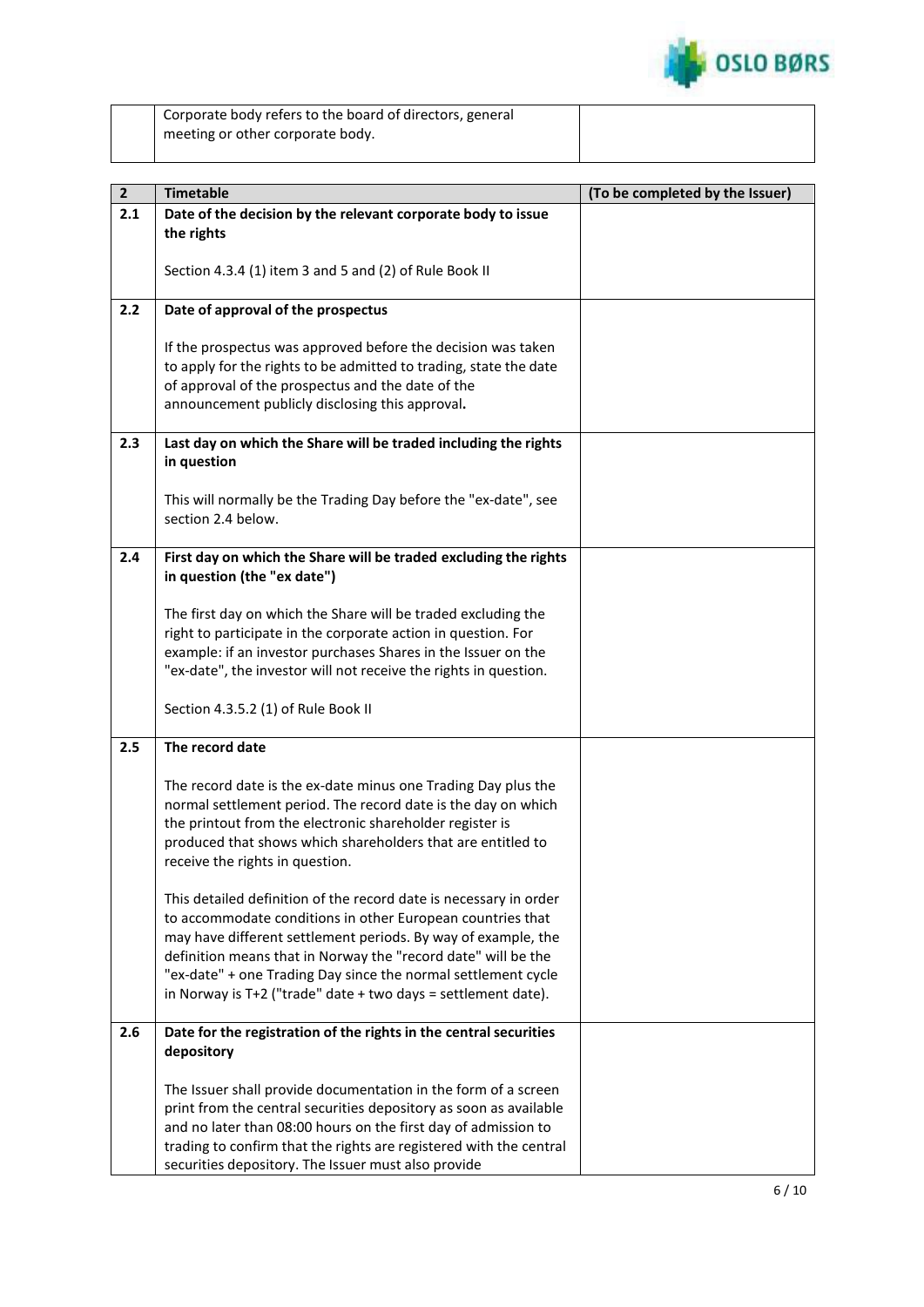

|      | documentation showing the subscription ratio (the ratio<br>between new and old Shares) as registered with the central<br>securities depository. |  |
|------|-------------------------------------------------------------------------------------------------------------------------------------------------|--|
|      | This documentation must be sent to the Market Surveillance                                                                                      |  |
|      | and Administration Department of Oslo Børs (ma@oslobors.no)                                                                                     |  |
|      | with a copy to the case officer at Oslo Børs.                                                                                                   |  |
|      | Notice 3.7.2/3.7.3 section 4.2 (1) / (2)                                                                                                        |  |
| 2.7  | The subscription period for the rights                                                                                                          |  |
| 2.8  | The trading period for the rights                                                                                                               |  |
|      | The period for which subscription rights can be traded must be                                                                                  |  |
|      | closing up to four Trading Days before the expiry of the<br>subscription period.                                                                |  |
|      | Notice 3.7.2/3.7.3 section 4.2 (4)                                                                                                              |  |
|      |                                                                                                                                                 |  |
|      |                                                                                                                                                 |  |
| 2.9  | Date on which payment for Shares will be taken from<br>subscribers'/purchasers' bank accounts                                                   |  |
|      |                                                                                                                                                 |  |
|      | Please note that the earliest date on which payments may be                                                                                     |  |
|      | deducted is two Trading Days after the last day of the trading<br>period for the rights. Ref. the standard settlement cycle.                    |  |
|      |                                                                                                                                                 |  |
| 2.10 | Date on which the new Shares will be issued                                                                                                     |  |
| 2.11 | Date on which the new Shares will be delivered to investor                                                                                      |  |
|      | accounts in the central securities depository                                                                                                   |  |
| 2.12 | Date of admission to trading and first day of trading for the                                                                                   |  |
|      | new Shares on Oslo Børs/Euronext Expand                                                                                                         |  |
|      | Section 4.3.5.5 (2) of Rule Book II                                                                                                             |  |

| $\overline{\mathbf{3}}$ | <b>Transaction details</b>                                                                                             | (To be completed by the Issuer) |
|-------------------------|------------------------------------------------------------------------------------------------------------------------|---------------------------------|
| 3.1                     | Is the transaction to be carried out as an issue of new Shares<br>and/or as a distribution sale of existing Shares?    |                                 |
| 3.2                     | Subscription price and currency denomination                                                                           |                                 |
|                         | If subscription is denominated in a currency other than NOK,<br>provide details of any currency exchange arrangements. |                                 |
| 3.3                     | ISIN of the rights                                                                                                     |                                 |
| 3.4                     | Number of rights to be issued                                                                                          |                                 |
| 3.5                     | Number of Shares to be offered                                                                                         |                                 |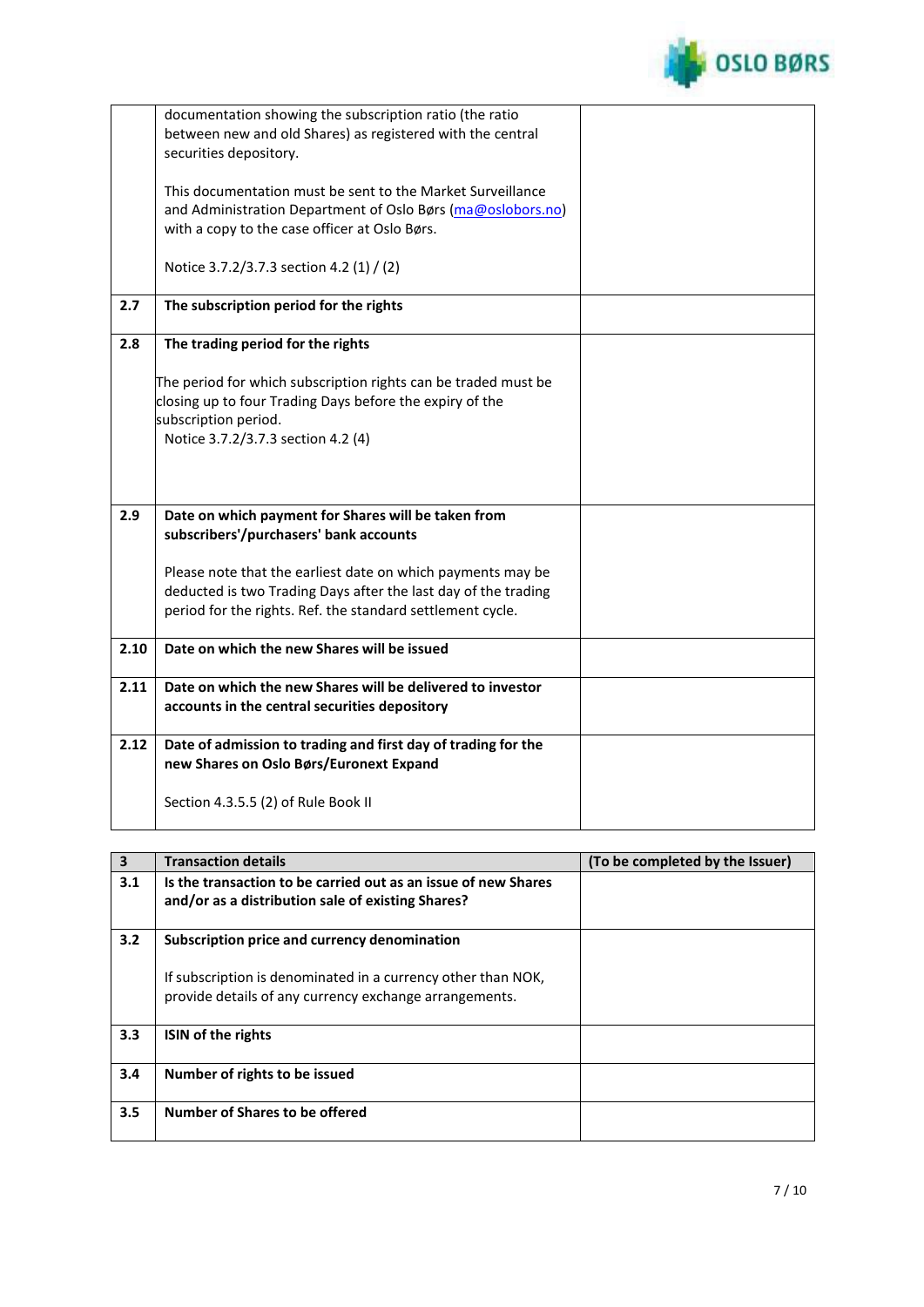

| 3.6  | Allotment ratio (number of rights issued in respect of each old                                                               |                                 |
|------|-------------------------------------------------------------------------------------------------------------------------------|---------------------------------|
|      | Share)                                                                                                                        |                                 |
|      |                                                                                                                               |                                 |
| 3.7  | Subscription ratio (number of new Shares per right)                                                                           |                                 |
| 3.8  | Is the transaction underwritten? (Yes/No)                                                                                     |                                 |
|      |                                                                                                                               |                                 |
|      | If the answer is yes, provide further information in the section                                                              |                                 |
|      | below titled "Underwriting agreements and conditions for                                                                      |                                 |
|      | underwriting".                                                                                                                |                                 |
|      |                                                                                                                               |                                 |
|      | Section 4.3.4 (1) item 6 of Rule Book II                                                                                      |                                 |
| 3.9  | Is the transaction subject to any conditions? (Yes/No)                                                                        |                                 |
|      |                                                                                                                               |                                 |
|      | If the answer is yes, provide further information in the section                                                              |                                 |
|      | below titled "Other conditions for the transaction to be carried                                                              |                                 |
|      | out".                                                                                                                         |                                 |
|      |                                                                                                                               |                                 |
| 3.10 | The Issuer's Share capital before the transaction                                                                             |                                 |
| 3.11 | Registered nominal value per Share                                                                                            |                                 |
|      |                                                                                                                               |                                 |
| 3.12 | New Share capital after the transaction has been carried out                                                                  |                                 |
|      |                                                                                                                               |                                 |
|      | If information on the number of Shares to be issued is not<br>available at the time this form is completed, state the maximum |                                 |
|      | increase in Share capital. If the transaction relates to a sale of                                                            |                                 |
|      | existing Shares, no information is required in this section.                                                                  |                                 |
|      |                                                                                                                               |                                 |
| 3.13 | Is oversubscription permitted? (Yes/No)                                                                                       |                                 |
|      |                                                                                                                               |                                 |
| 3.14 | The principles for allotting Shares that will be applied in                                                                   |                                 |
|      | carrying out the transaction                                                                                                  |                                 |
|      | If oversubscription is not permitted, no information is required                                                              |                                 |
|      | in this section.                                                                                                              |                                 |
|      |                                                                                                                               |                                 |
| 3.15 | Provide a brief explanation of why oversubscription is not                                                                    |                                 |
|      | permitted                                                                                                                     |                                 |
|      | This section must be completed if oversubscription is not                                                                     |                                 |
|      | permitted.                                                                                                                    |                                 |
|      |                                                                                                                               |                                 |
|      |                                                                                                                               |                                 |
| 4    | Admission to trading on marketplaces other than Oslo                                                                          | (To be completed by the Issuer) |
|      | <b>Børs/Euronext Expand</b>                                                                                                   |                                 |

|     | <b>Børs/Euronext Expand</b>                                                                                                    |  |
|-----|--------------------------------------------------------------------------------------------------------------------------------|--|
|     | This section applies only if the rights are to be admitted to<br>trading on a marketplace other than Oslo Børs/Euronext Expand |  |
| 4.1 | Name of the marketplace in question                                                                                            |  |
| 4.2 | <b>ISIN</b> for the rights                                                                                                     |  |
|     |                                                                                                                                |  |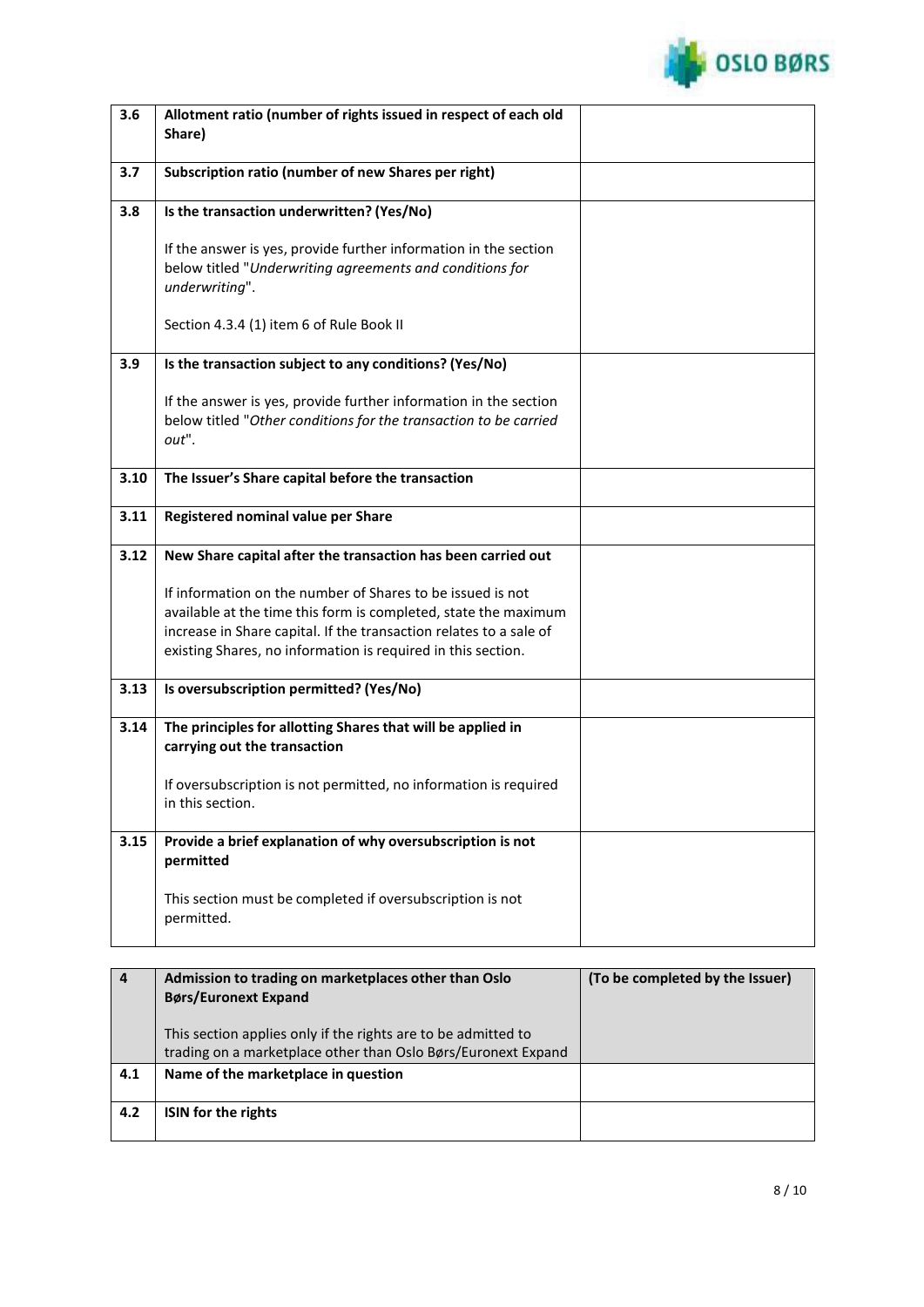

|      | If the rights are to be given an ISIN on this marketplace that<br>differs from the ISIN for the rights on Oslo Børs/Euronext<br>Expand, state the additional ISIN. |  |
|------|--------------------------------------------------------------------------------------------------------------------------------------------------------------------|--|
| 4.3  | Last day on which the Share will be traded including rights on<br>the marketplace in question                                                                      |  |
| 4.4  | First day on which the Share will be traded excluding rights<br>("ex-date") on the marketplace in question                                                         |  |
| 4.5  | The record date defined for the marketplace in question if<br>relevant                                                                                             |  |
| 4.6  | Subscription period on the marketplace in question                                                                                                                 |  |
| 4.7  | Trading period on the marketplace in question                                                                                                                      |  |
| 4.8  | The ticker code on the marketplace in question                                                                                                                     |  |
| 4.9  | Will the new Shares be admitted to trading on another<br>regulated market? (Yes/No)<br>If yes, provide the date for the admission to trading                       |  |
| 4.10 | <b>Subscription price and currency</b>                                                                                                                             |  |
|      | If subscription is denominated in a currency other than NOK,<br>provide details of any currency exchange arrangements.                                             |  |